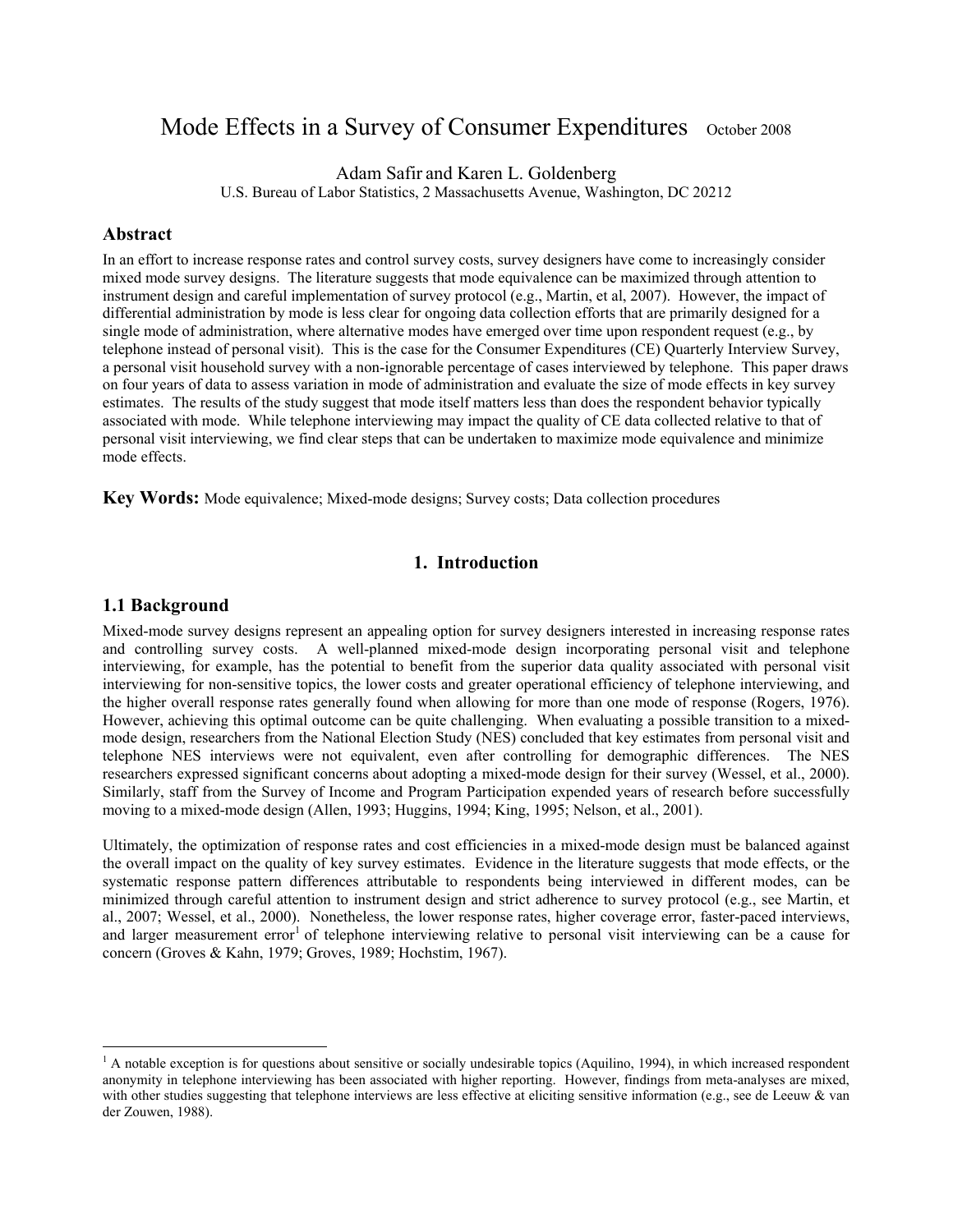# **1.2 Emergent Mixed Modes**

The impact of mixed modes is even less clear for ongoing data collection efforts that have been primarily designed for a single interviewing mode, but in which alternatives have emerged over time upon respondent request (e.g., to be interviewed by telephone instead of personal visit). This is the case for the Consumer Expenditures (CE) Interview Survey, conducted by the Census Bureau on behalf of the Bureau of Labor Statistics (BLS). The CE Interview Survey is a personal visit household survey, with a non-ignorable percentage of cases interviewed by telephone.

Contrary to mixed-mode surveys with an established protocol for interviewing in more than one mode, telephone interviewing in the CE Interview Survey does not occur by design. Rather, interviewers are provided with a basic level of guidance for conducting a telephone interview in lieu of a personal visit interview<sup>2</sup>. Over the years, the percentage of cases completed by telephone has fluctuated, most recently stabilizing at approximately 35 percent – a level still quite high for a survey designed to be administered in a personal visit format. In response, survey management has sought to better understand the characteristics and consequences of the survey's emergent, and unplanned, mixed-mode administration, as well as the costs and benefits of implementing a more detailed and rigidly-followed protocol for telephone interviewing.

Of particular concern for CE Interview Survey management is that several critical components of proper CE survey administration are largely dependent on the physical presence of an interviewer. Such aspects of survey administration include: (a) the survey's preference for respondents to consult financial records and purchase receipts in their reporting of expenditures, (b) the interviewer role in aiding respondents in retrieving correct information from their records, and (c) the effective use of an Information Booklet<sup>3</sup> provided during the interview. Although the manner and degree to which interviewers successfully accomplish these behaviors during personal visit interviews may vary, by definition, the physical absence of an interviewer during telephone interviews limits the ability to adhere to protocol, and is therefore thought to increase the potential for measurement error.

# **2. Consumer Expenditure Surveys Program**

### **2.1 Survey Overview**

One of the principal objectives of the CE Surveys Program is to obtain information on the buying habits of America's consumers. The Census Bureau collects data for the survey under a Memorandum of Understanding with BLS. Twelve Census Bureau regional offices (ROs) oversee field operations. Differences in geographic coverage across ROs are substantial. For example, while the New York RO covers just 19 *counties*, the Denver RO includes 10 *states*.

The CE Surveys Program consists of two surveys. The CE Diary Survey is designed to collect small, detailed expenditures that would be difficult for respondents to recall over an extended period of time. The CE Interview Survey is designed to collect less frequent, more expensive, memorable purchases, such as expenditure data that respondents can reasonably recall for a period of three months. The analysis described in this paper is based on data from the CE Interview Survey only.

# **2.2 Survey Methods**

1

The CE Interview Survey sample is selected on a rotating panel basis, with approximately  $7,000$  consumer units<sup>4</sup> (CUs) interviewed per calendar quarter. Sampled CUs are interviewed once per quarter, for five consecutive quarters. Individual quarterly interviews – also called "waves" for methodological purposes – for a given CU are treated as independent observations. The data collected in Interview Wave 1 are used primarily to create an inventory of major household items, and for bounding purposes; that is, to prevent the reporting of expenditures from an indefinite past period. The resulting expenditure data are not used in published estimates. The second through fifth interview waves

<sup>&</sup>lt;sup>2</sup> For more information about telephone interviewing protocol, see the 2007 Field Representative's (FR) Manual, Part A, Chapter 1, Topic 5 (Page 1-12)

<sup>&</sup>lt;sup>3</sup> The Information Booklet is a visual aid intended for use by respondents as they complete the interview. The booklet consists of a series of show cards presenting lists of response options and examples of the types of expenditures that fall under each option. 4

<sup>&</sup>lt;sup>4</sup> Consumer units, the unit of analysis in CE, consist of people living in a household related by blood or marriage, or unrelated people who share household expenditures. Each household consists of one or more consumer units. For most housing units, the household and the consumer unit are the same.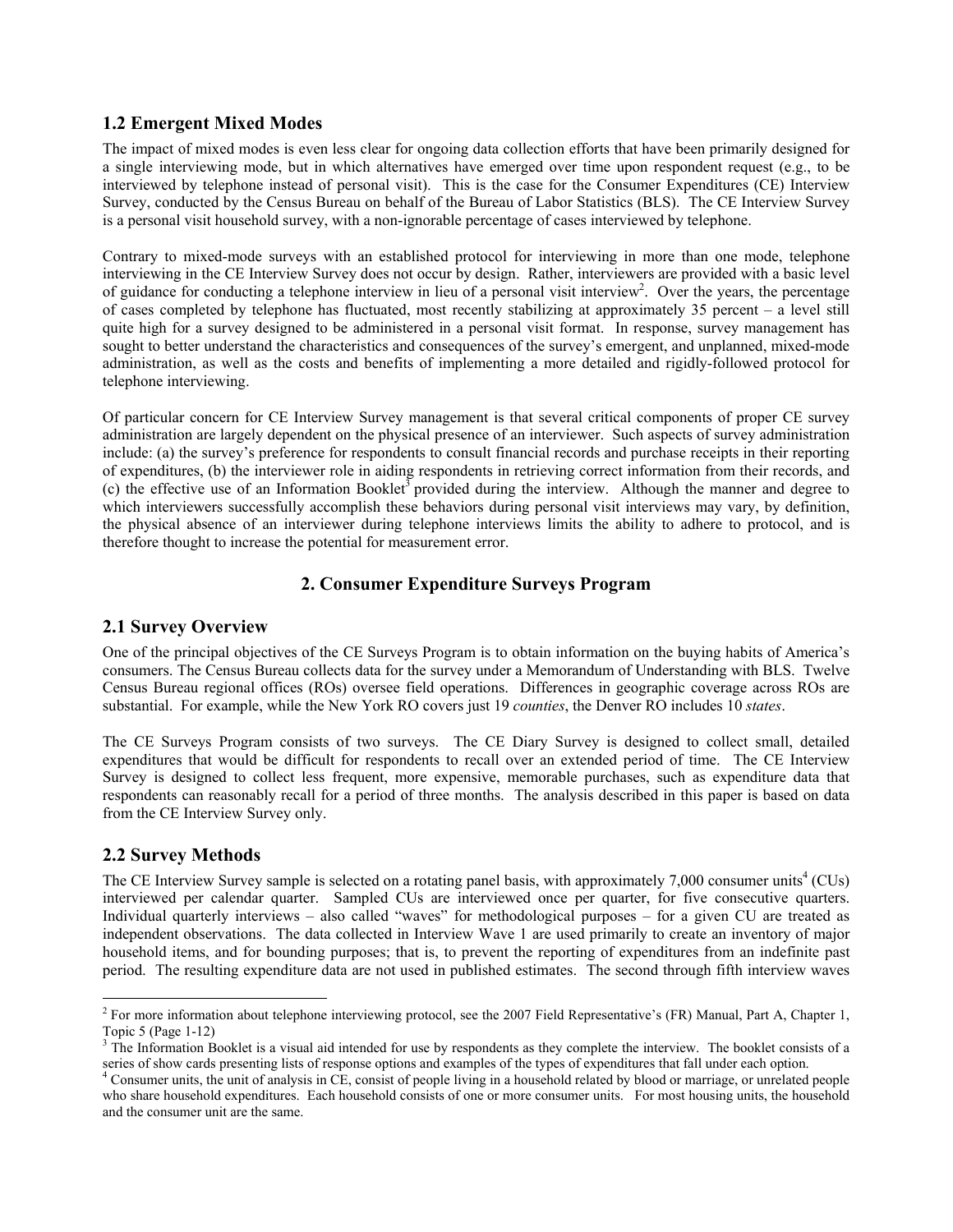collect expenditure information on a fixed set of topics for the previous three months. Questions about income, employment, assets, and liabilities are asked in the second and fifth interview waves only<sup>5</sup>.

The CE Interview Survey is administered by computer-assisted personal interviewing<sup>6</sup> (CAPI), either by personal visit or telephone. While the survey is based on a personal visit design, including a preference for the use of physical recall aids such as financial records, purchase receipts, and the Information Booklet, telephone interviewing is officially only permitted as a "last resort." Telephone interviewing is decentralized, usually conducted from the interviewer's home, RO, or some other location, using the same CAPI instrument as used for the personal visit interview. However, as described in greater detail below, the available data suggest that telephone interviewing is being conducted more often than what might be reasonably expected from "last resort" situations.

#### **3. Analysis**

#### **3.1 Objectives**

The analysis for this paper extends earlier work by McGrath (2005) and Verlander (2006) to address three basic areas of inquiry: (a) the degree to which the characteristics of telephone interview CUs differ from those of personal visit interview CUs, (b) the effects of telephone interviewing on data quality and outcome measures, and (c) whether current survey protocol or materials should be changed to accommodate the relatively high level of telephone interviewing. Data for this research were collected during the period of April, 2003, through March, 2007. The overall CE Interview Survey response rate was 78.6 percent in 2003, 76.0 percent in 2004, 74.5 percent in 2005<sup>7</sup>, and 76.6 percent in 2006<sup>8</sup> (Krieger, 2007). It should be noted that the findings described below are selected from a broader series of analyses investigating mode effects in the CE Interview Survey. Although the fully detailed series of analyses could not be included for space reasons, the summary information presented here is representative of the overall conclusions reached in the broader research.

#### **3.2 Data & Methods**

1

The analysis file was restricted to Interview Waves 2 through 5 due to the limited availability of processed data from Interview Wave 1<sup>9</sup>. The analysis file was also limited to complete interviews with an assigned interviewing mode (interviewers assign mode by answering a post-survey assessment question). The sample size for the final analysis file was 118,698 interviews, including 73,723 personal visit interviews and 44,975 telephone interviews.

We used contingency table analysis and regression modeling to evaluate telephone administration rates and the relationship between mode and sample characteristics, data quality indicators, and outcome measures. Interviewing mode refers to the mode in which all, or most, of the interview was completed, as reported by the interviewer. Detailed findings by analysis domain are presented below.

#### **4. Findings & Discussion**

#### **4.1 Telephone Administration Rates**

In reviewing telephone administration rates, we found that the level of telephone administration for Interview Waves 2 through 5 decreased from 39.2 percent in 2006 Quarter 2 to 36.3 percent in 2007 Quarter 1 (see Figure 1). Additionally, overall telephone administration rates appear to vary substantially across ROs – possibly due to differing training, operational, or intrinsic socio-geographic factors associated with primary sampling units (PSUs), although we don't have evidence to point in any one direction (see Figure 2).

<sup>&</sup>lt;sup>5</sup> For more detailed information about the survey, see the 2005 Consumer Expenditures Interview Survey Microdata Documentation. Data for the CE Interview Survey were collected using a paper-and-pencil interviewing form through March, 2003. Data reported here include interviewers' first experience with CAPI, as well as its use as interviewers became more familiar with the electronic instrument.

<sup>&</sup>lt;sup>7</sup> Note that there was a sample design change in 2005. The Interview Survey response rate tabulated for 2005 is for "2000-based" PSUs, and there were no cases from Interview Wave 2 through 5 in January 2005 in those PSUs. 8

 $8$  There was a revision to the CE sample design in 2006 which involved the elimination of 11 PSUs. The sample reduction was effective in January for the Diary Survey and April for the Interview Survey.

<sup>&</sup>lt;sup>9</sup> CE does not perform routine processing on Wave 1 variables, because the data are not used for estimation.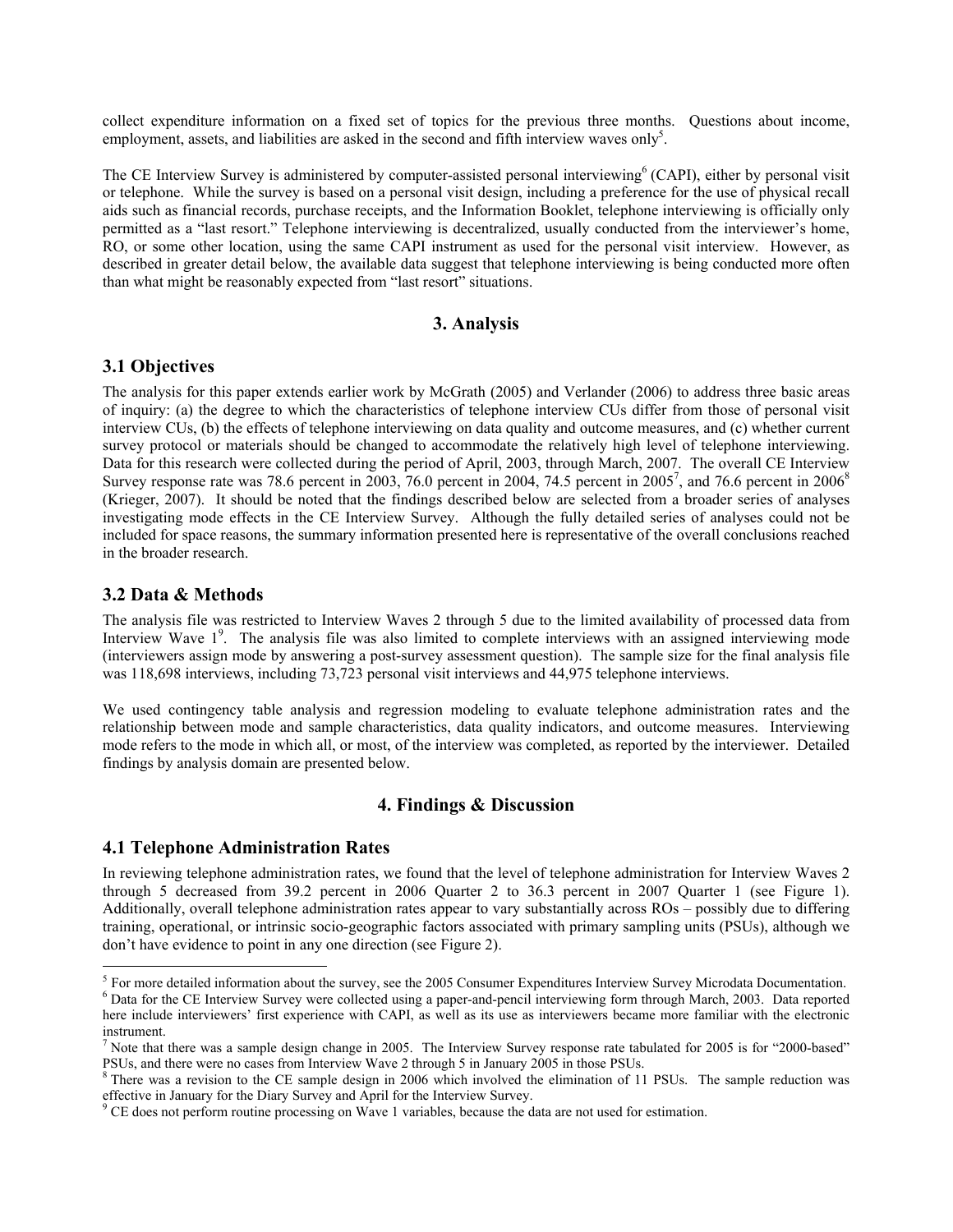### **4.2 Sample Characteristics**

We examined 12 socio-demographic characteristics and found five that showed meaningful differences<sup>10</sup> of greater than 3 percentage points and 5 percent (see Table 1). Compared to personal visit CUs, telephone interview CUs were more likely to be homeowners, with a reference person<sup>11</sup> who is female and has a college education. We also found that telephone interview CUs were less likely to have a reference person of Hispanic origin or to be below the poverty threshold. Five of the 12 characteristics showed differences that, although sizable in percent difference, had absolute differences of fewer than two percentage points: telephone interview CUs were observed to have more earners, higher income, and to be more urban, while having fewer adults over age 64 and children under 18 in the household. Two of the 12 characteristics resulted in differences of less than one percent (reference person age and CU size).

# **4.3 Data Quality Indicators**

In bivariate analyses of the effect of telephone administration on estimates, we consistently found a meaningful relationship between telephone administration and data quality. Telephone interview cases tended to exhibit lower rates for "positive" data quality indicators, such as (a) use of recall aids, including financial records, purchase receipts, and the Information Booklet, (b) positive responses to screener questions<sup>12</sup>, and (c) interview length, while exhibiting higher rates for "negative" data quality indicators such as (d) reporting of expenditures at an inadequate level of detail, (e) item nonresponse, (f) data editing, and (g) reporting of rounded values.

The results showed a consistent association between telephone interviews and lower data quality relative to personal visit interviews. Interestingly, subsequent multivariate analyses of interview length, controlling for sample characteristics and use of recall aids, suggest that the use of recall aids is the more powerful predictor of data quality differences, rather than mode alone (see Table 2). This finding with respect to the importance of recall aids is further supported in the discussion of outcome measures in Section 4.4.

# **4.4 Outcome Measures**

1

### *4.4.1 Regressing Expenditure Amounts on Mode*

To examine the association between telephone administration and total expenditures, while controlling for other variables associated with the dependant variable, we specified an ordinary least squares (OLS) model regressing weighted total expenditures on telephone administration and 10 control variables. In Table 3, we present coefficient estimates from four models regressing total expenditures on various combinations of the explanatory variables<sup>13</sup>. The first model – which excludes variables for Information Booklet use and record use – shows telephone administration to have a statistically significant and negative association with total expenditures.

In the second model, we introduce the Information Booklet variable as a control, and observe that the size of the telephone administration coefficient decreases in magnitude dramatically (from -\$253 to -\$15), the telephone administration coefficient loses its statistical significance, and the Information Booklet coefficient shows statistical significance. In the third model, we see similar results after replacing the Information Booklet use with record use. The telephone administration coefficient decreases sharply (from -\$253 to -\$86), the telephone administration coefficient loses its statistical significance, and the record use coefficient shows statistical significance.

Finally, in the fourth model, we include both Information Booklet use and record use as control variables. In this "full" model, not only is the telephone administration coefficient much lower (from -\$253 to \$59), but the sign changes from negative to positive. Further, the telephone administration coefficient again loses its statistical significance, and both

 $10$  Given the large, pooled sample sizes from the four-year analysis file (n=118,698), estimates of statistical significance were not calculated for the contingency table findings presented in this paper. Instead, we focused on a discussion of "meaningful" differences, defined as differences of at least 3 percentage points and at least 5 percent.

<sup>&</sup>lt;sup>11</sup> In the CE Interview Survey, the reference person is the first member mentioned by the respondent when asked to "Start with the name of the person or one of the persons who owns or rents the home." It is with respect to this person that the relationship of the other consumer unit members is determined.<br><sup>12</sup> In the CE Interview Survey, screener questions generally precede lists of similar expenditure types.

<sup>&</sup>lt;sup>13</sup> The variables presented in the regression results are grouped by type: mode (1); recall aids (2, 3); variables associated with expenditure levels (4-6); and variables associated with differences in sample characteristics by mode (7-11).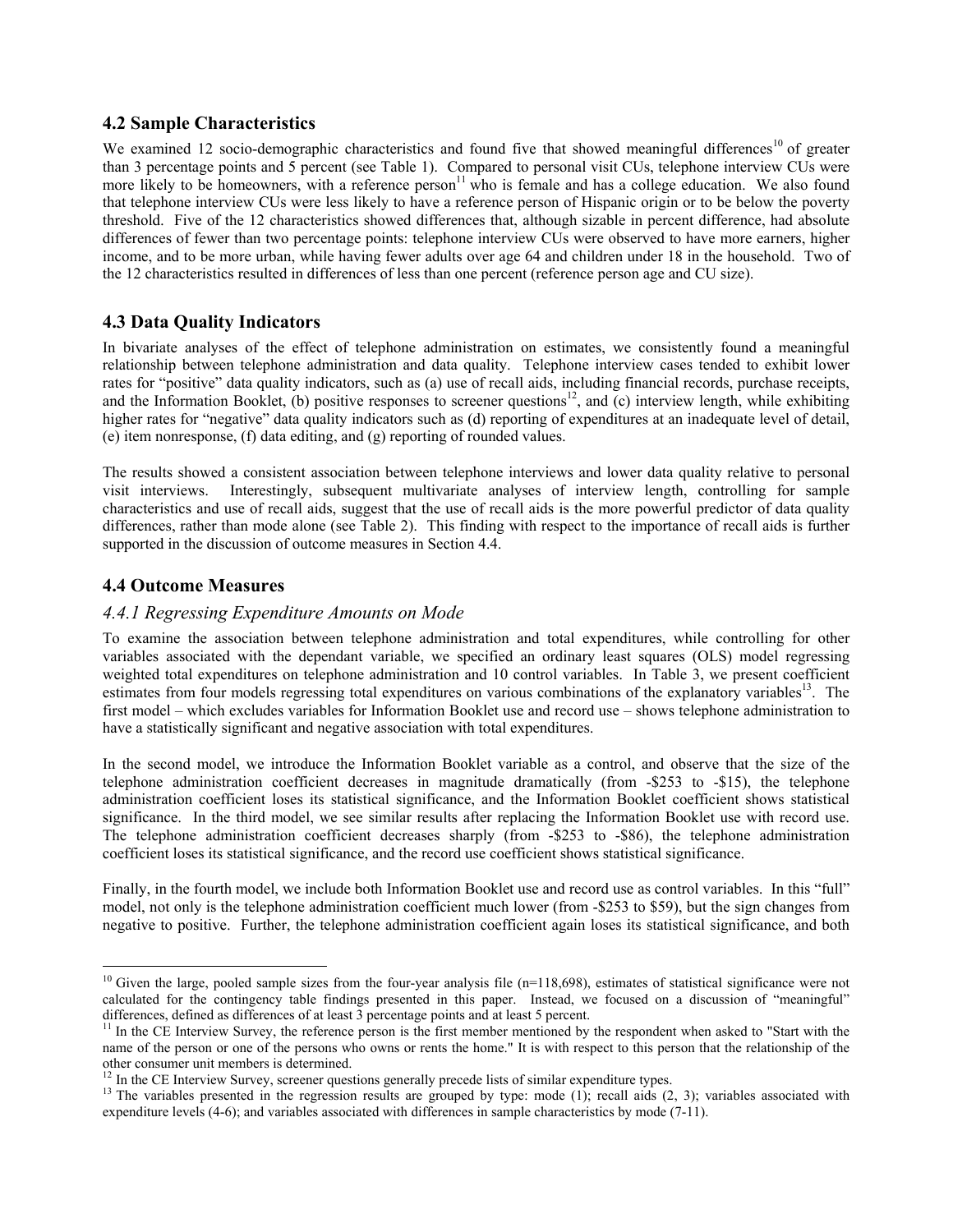the Information Booklet use and record use coefficients show statistical significance. Additional models specified to regress individual components of total expenditures on these same predictor variables resulted in similar findings.

The implications of these results are striking. In assessing the impact of mode after controlling for respondent behaviors that typically differ dramatically between the two modes, we find a pronounced shift in the size, direction, and significance of the mode coefficient. The mode coefficient has a large, negative, and statistically significant impact on expenditures in the model that excludes measures of respondent behavior. However, after controlling for Information Booklet use and record use, the mode coefficient shrinks, becomes positive, and loses its statistical significance.

In terms of impact on expenditure levels, the results suggest that mode itself matters less than does the respondent behavior typically associated with mode. To the extent that telephone respondents tend to use recall aids at a lower rate than do personal visit respondents, the expenditure levels of telephone respondents decrease accordingly. When respondents do use recall aids, expenditures increase in comparability. This implies that successfully encouraging the use of recall aids during telephone interviews does much to promote mode equivalence and reduce mode bias.

Additionally, the difference in the magnitude of the Information Booklet use and record use coefficients is notable. The results indicate that record use has a much greater proportionate impact on expenditures than does Information Booklet use (\$1,135 to \$259). This has important implications for a mixed-mode survey redesign, given that designing an Information Booklet to mail to or drop off with respondents for use in a telephone interview may be easier to implement than encouraging record use (a more interviewer-dependent behavior) in telephone interviews.

## *4.4.2 Comparing Expenditure Amounts by Mode*

Comparisons of aggregate expenditures by mode showed relatively few differences. However, while total aggregate expenditures appeared relatively similar across mode, further analyses of the number of individual expenditure items reported and the costs associated with each item showed that telephone interviews resulted in *fewer* reported expenditure items and *higher* reported expenditure amounts. The causal factors driving the underreporting of individual expenditure items relative to personal visit respondents and the over-reporting of higher average amounts for those same items are unclear (i.e., more costly items may simply be more salient, or telephone interview respondents may be reporting higher amounts for the same types of purchased items). We hypothesize that the combined effect of the underreporting of expenditure items and the over-reporting of expenditure amounts result in fewer differences observed at the aggregate level. The importance of this finding is that the relatively "smooth surface" of aggregate expenditures across mode may in fact mask considerable and systematic underlying differences by type of expenditure.

## *4.4.3 Comparing Expenditure Amounts by Questionnaire Section and Mode*

In a final look "below the surface" of aggregate reported expenditures, we compared reported expenditure amounts by mode within questionnaire sections. We found that expenditure item reporting appears to cluster by questionnaire section; some questionnaire sections and expenditure items appeared disproportionately sensitive to mode, with large differences, while others were comparatively robust, showing few differences. This finding is important within the larger discussion of design changes that might be implemented to accommodate mixed-mode interviewing. For example, were the survey to be administered in a modular, rotating panel design, certain sections might be considered for telephone interviewing, while others might be limited to personal visit interview administration only.

# **5. Conclusion**

# **5.1 Summary of Key Findings**

Five key findings from the analysis have important implications for the future direction of the CE Interview Survey:

- a. A persistent negative relationship was observed between telephone interviewing and seven indirect indicators of data quality.
- b. Lower rates of recall aid use were reported for telephone interview respondents.
- c. Recall aid use was found to improve reporting overall but had more of an impact in personal visit interviews.
- d. Record and receipt use appeared to have more of an impact than Information Booklet use on both data quality indicators and outcome measures.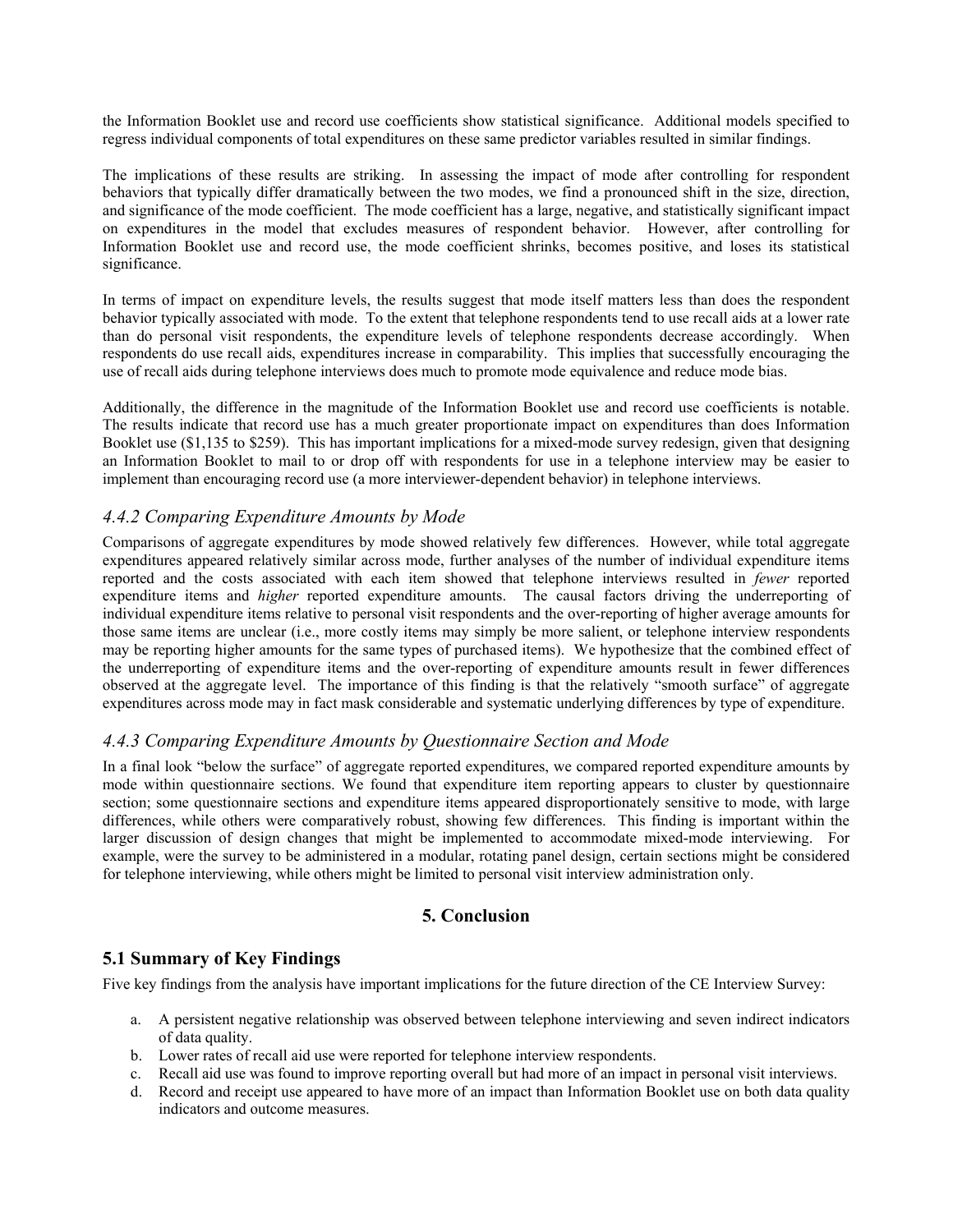e. Telephone interviewing itself was found to have less of an impact on driving differences in key survey estimates than whether recall aids were used during the interview.

Overall, these findings suggest that while telephone interviewing may impact the quality of data collected relative to that of personal visit interviewing, there are clear steps that survey management can undertake to maximize mode equivalence and minimize mode effects.

#### **5.2 Recommendations**

Based on these findings, we recommend exploring means of encouraging higher use of recall aids in both modes – for example, through a mailable version of the Information Booklet, or a more user-friendly checklist for records and receipts. We also recommend improving measurement of recall aid use through more explicit coding guidelines, and developing new recall aid measures with greater specificity. One limitation of the analysis presented in this paper is the unknown level of variation in coding of recall aid use by interviewers. For the future, we also recommend assessing sensitivity to mode on a question-by-question basis, rather than at an aggregate survey level. The finding that different types of questions are affected by mode in different ways supports the notion that mode effects are a question-byquestion issue, *not* a survey-level issue.

#### **Acknowledgements**

The views expressed in this paper are those of the authors and do not necessarily reflect the policies of the U.S. Bureau of Labor Statistics. The authors would like to thank Jeanette Davis, Jennifer Edgar, James Esposito, Scott Fricker, Jeffrey Gonzalez, Sioux Groves, Bill Mockovak, Carolyn Pickering, Jay Ryan, Roberta Sangster, and Lucilla Tan for helpful discussions of the Consumer Expenditure Interview Survey and earlier versions of this paper.

#### **References**

- Allen, T. M. (1993). "Analysis of Cost and Performance Changes since the Introduction of Telephone Interviewing." Internal Census Bureau memorandum, February 26th.
- Aquilino, William (1994). "Interview Mode Effects in Surveys of Drug and Alcohol Use: A Field Experiment." *The Public Opinion Quarterly*, Vol. 58, No. 2. (Summer, 1994), pp. 210-240.
- Consumer Expenditure Interview Survey Public Use Microdata Documentation (2005). U.S. Department of Labor.
- de Leeuw E.D., van der Zouwen J. (1988). "Data quality in telephone and face to face surveys: a comparative metaanalysis." In: Groves RM, Biemer PP, Lyberg LE, Massey JT, Nicholls WL II, Waksberg J, eds. *Telephone Survey Methodology*. New York: Wiley: 273:99.
- Groves, R. (1989). *Survey Errors and Survey Costs*. New York: John Wiley.
- Groves, R. and Kahn, R. (1979). *Surveys by Telephone: A National Comparison with Personal Interviews* (Academic Press, 1979)
- Hochstim, J.R. (1967). "A critical comparison of three strategies of collecting data from households." *Journal of the American Statistical Association*. 1967;62:319:976-989.
- Huggins, V. J. (1994). "Effect of Telephone Interviewing on Type A and Record Usage Rates." Internal Census Bureau memorandum to S. L. Durant, September 20, 1994.
- King, K. E. (1995). "SIPP 1986-1993: Monitoring the Effects of Telephone Interviewing for Analysis of Type A and Type D Noninterview Rates." Internal Census Bureau memorandum, February 16, 1995.
- Krieger, S. (2007). "2006 Response Rates for the Diary and CE Interview Surveys." Internal Bureau of Labor Statistics memorandum to D. Swanson, June 19, 2007.
- Martin, E., J. Childs, T. DeMaio, J. Hill, C. Reiser, E. Gerber, K. Styles, and D. Dillman. (2007). "Guidelines for Designing Questionnaires for Administration in Different Modes." U.S. Census Bureau, Washington, DC 20233.
- McGrath, D. (2005). "Comparison of Data Obtained by Telephone versus Personal Visit Response in the U.S. Consumer Expenditures Survey." Paper presented at the Joint Statistical Meetings of the American Statistical Association.
- Nelson, C. (2001). "Survey of Income and Program Participation Users' Guide (Supplement to the Technical Documentation)." Westat. 3<sup>rd</sup> Edition Washington, D.C.
- Rogers, Theresa (1976). "Interviews by Telephone and in Person: Quality of Responses and Field Performance." *The Public Opinion Quarterly*, Vol. 40, No. 1. (Spring, 1976), pp. 51-65.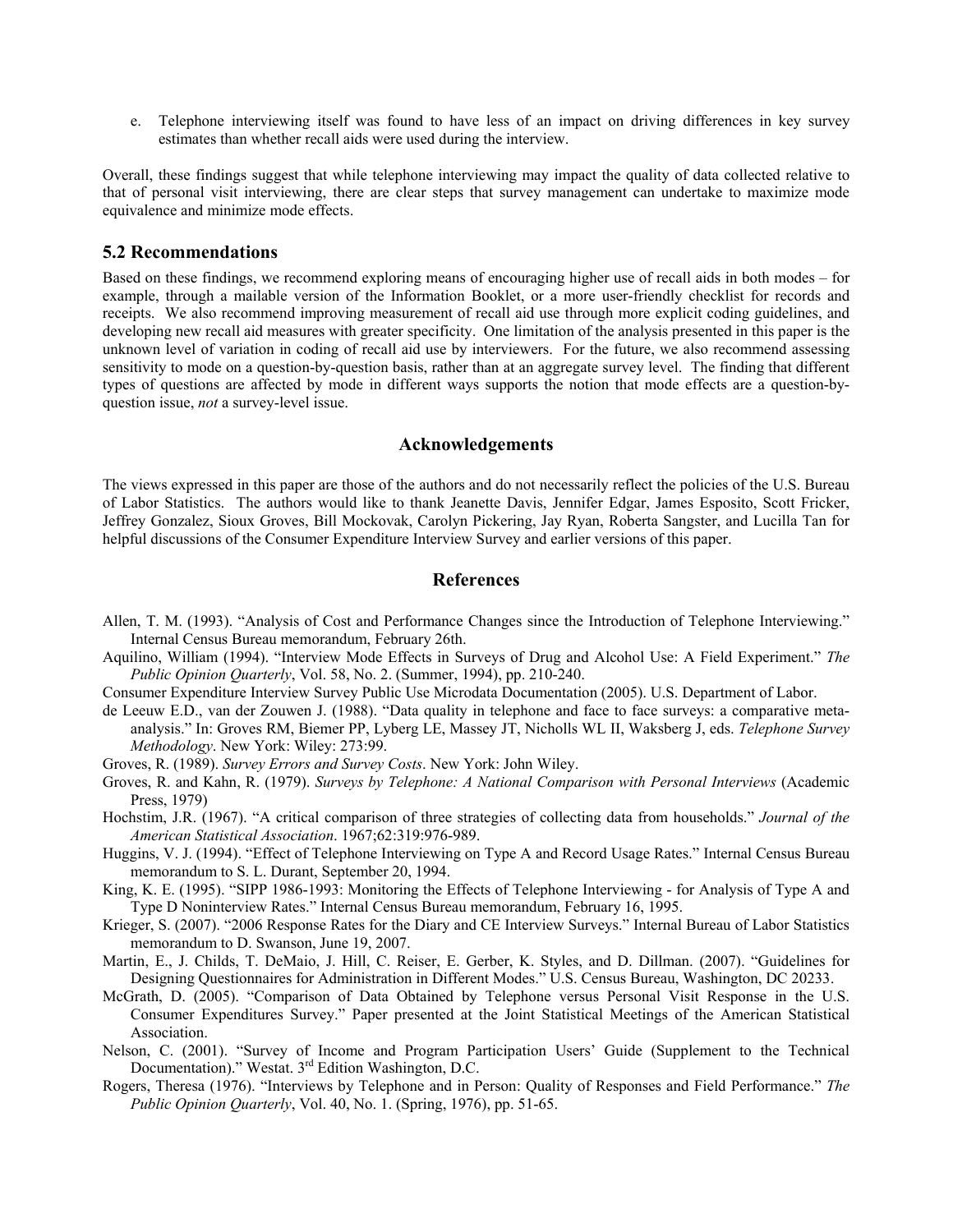Verlander, R. (2006). "Survey Mode Effect on Data Quality: Telephone vs. Personal Visit." Internal BLS Analysis. Wessel, Christina, Wendy Rahn, and Tom Rudolph (2000). "An Analysis of the 1998 NES Mixed-Mode Design." University of Minnesota. Prepared for NES Board of Overseers meeting, La Jolla, CA, February 12, 2000.



**Figure 1:** Telephone Administration Rate by Interview and Quarter

**Figures & Tables** 

Figure 2: Telephone Administration Rates by Regional Office<sup>14</sup>



1

<sup>&</sup>lt;sup>14</sup> Regional Office locations have been replaced with letter references for disclosure reasons.